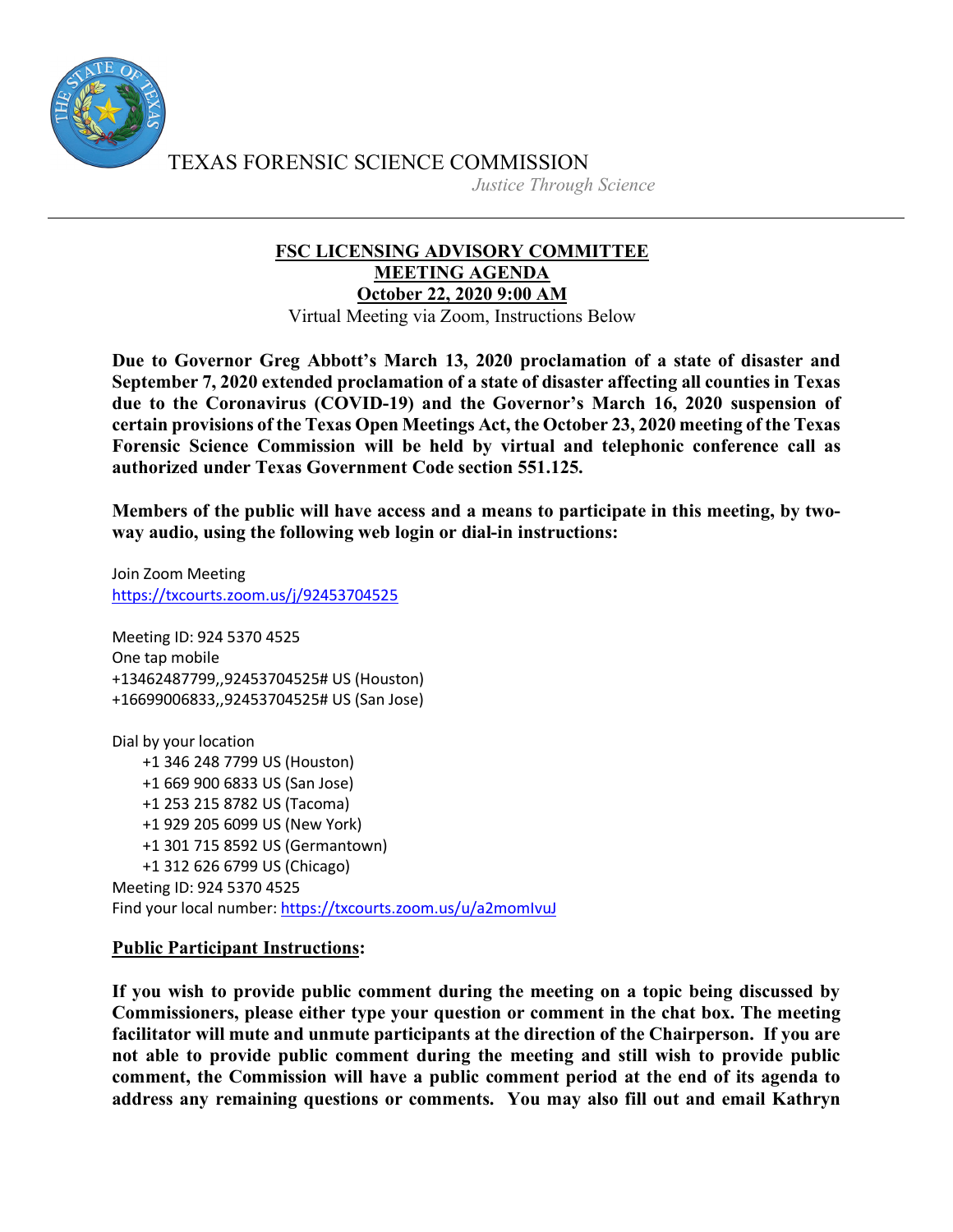**Adams the attached Public Testimony Form to info@fsc.texas.gov in advance of the meeting to ensure your public comment is addressed. All public comments are limited to 5 minutes with adjustments as necessary. A recording of the meeting will be available after October 22, 2020. To obtain a recording, please contact Kathryn Adams at (512) 936-0770 or email kathryn.adams@fsc.texas.gov.**

**During this meeting, the LAC may consider and take action on the following items. The LAC may take breaks as necessary.**

- 1. Call meeting to order. Roll call for members. (Garcia) *(2 min)*
- 2. Instructions for public participation. (Savage) *(2 min)*
- 3. Elect a chairperson and a vice chairperson (Garcia) (10 min)
- 4. Review and adoption of minutes from July 23, 2020 meeting. (Chairperson) *(1 min)*
- 5. Administrative update, including update on number of licenses issued and number of renewals processed; introduction of new committee members. (Garcia/Savage/Soward) *(5 min)*
- 6. Review any outstanding statistics course evaluation requests; discuss available statistics course options. *(2 min)*
- 7. Discuss and evaluate any outstanding continuing forensic education (CFE) requests; discuss and vote on rulemaking for CFE for licensees upgrading a license and not renewing. *(10 min)*
- 8. Discuss and make recommendations on any specific coursework and minimum education requirement transcript review requests; discuss and vote on rulemaking regarding indefinite grace period for exemption from elevated coursework requirements for licensees with a gap in employment. *(2 min)*
- 9. Discuss and evaluate any outstanding Laboratory *De Minimis* Texas Casework License applications; discuss and evaluate any Laboratory Uncommon Forensic Analysis License applications; discuss provisions and requirements of each program for laboratories and analysts; discuss and vote on rulemaking removing the laboratory license category "necessary to ensure the availability of timely forensic analyses in counties for which access to forensic analyses is limited." *(15 min)*
- 10. Discuss exam evaluation committee and development of new test questions; discuss exam training videos. *(10 min)*
- 11. Discuss voluntary licensure for unaccredited forensic disciplines, including discussion and vote on the crime scene working group's proposed components for voluntary licensure. *(20 min)*